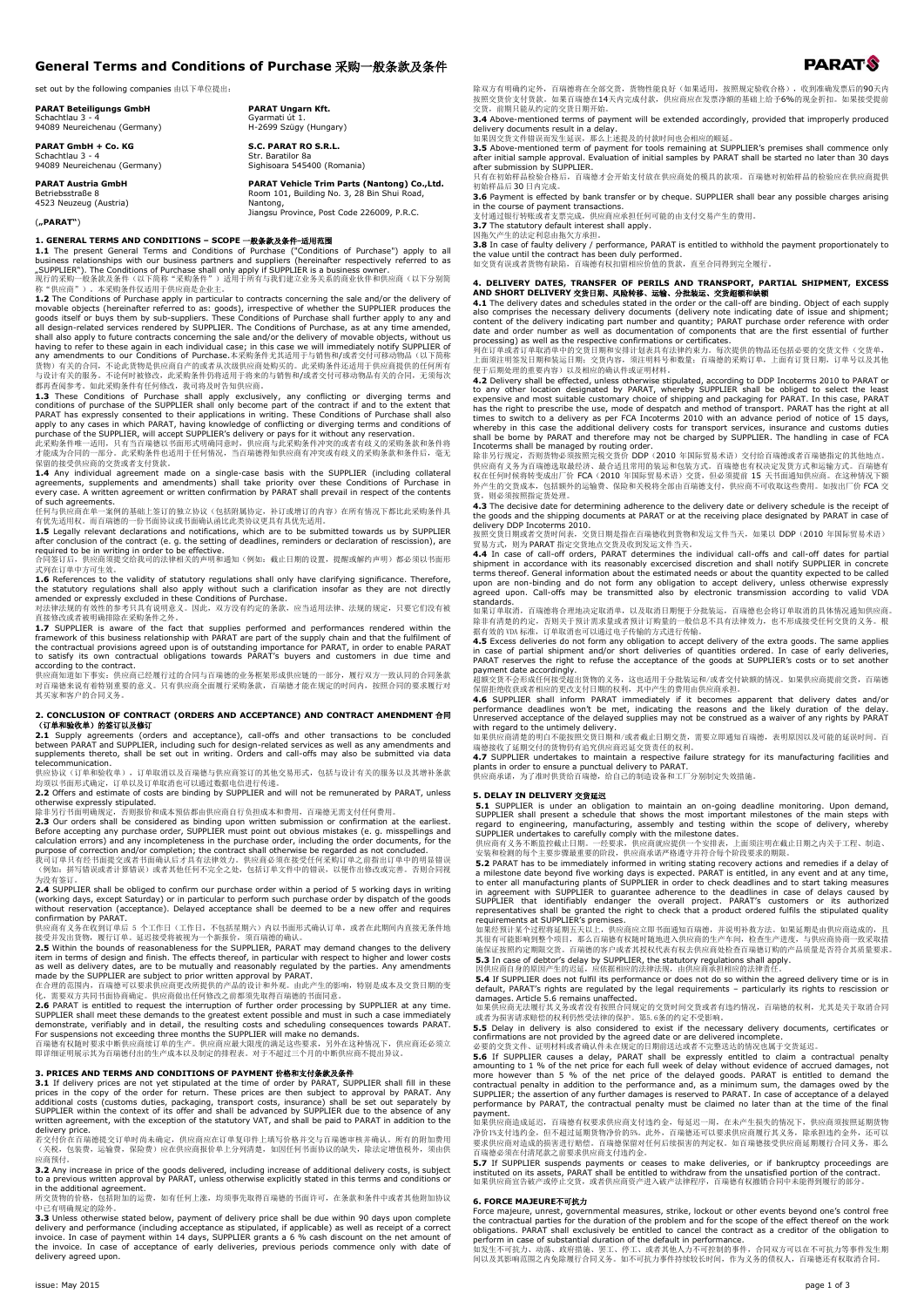## **General Terms and Conditions of Purchase** 采购一般条款及条件

### **7. NOTICE OF DEFECTS** 缺陷通知

**7.1** SUPPLIER shall be liable in particular, in accordance with the law, that the goods at the time of<br>transfer of risk to PARAT have the contractually agreed characteristics. The product descriptions which –<br>in particula respective contract, are regarded as an agreement as to the properties in each case. For this, it makes no difference whether the product description originates from PARAT, from the SUPPLIER or from the

manufacturer.<br>依照合同法, 供应商尤其有责任保证货物风险转移到百瑞德时, 其特质符合合同之约定。在不同情况下的产品描述, 尤其<br>是根据百瑞德订单中的名称或参考所形成的产品描述, 均被视为关于产品性能所制定的协议, 是相应合同中的主要部分, 不论产品描述来自于百瑞德、供应商还是制造商。

**7.2** PARAT is also entitled to claim for defects without restriction if the defect remained unknown to PARAT as a consequence of gross negligence at the time of contract conclusion. 如果由于签订合同时严重疏忽造成百瑞德不了解货物的某种缺陷,百瑞德有权无限制的要求供应商对货物的缺陷进行赔偿。

7.3 The commercial duty to examine and to notify defects shall be governed by the statutory provisions, to the following restriction: PARAT's duty to examine is limited to defects that are obvious to visual inspection of t

what extent an inspection, taking into account the circumstances of the individual case, is feasible<br>according to the proper course of business.<br>对货物缺陷进行检查和通知的商业义务应受法律条款的管理和控制。百瑞德检查缺陷的责任仅限于检查来货,包括装运文<br>件的明显可辨认的缺陷,考虑到实际情况,其余的

**7.4** PARAT's obligation to give notice of defects discovered at a later point in time remains unaffected. In<br>all cases, an objection (notice of defects) by PARAT shall be deemed timely and without delay if it is<br>delivere

## (不包括周六)及时处理百瑞德提出的异议(产品缺陷通知)。

## **8. LIABILITY FOR DEFECTS / CLAIMS FOR DAMAGES** 赔偿责任/索赔损失

**8.1** Unless otherwise stipulated in these Conditions of Purchase, the statutory provisions shall apply<br>regarding physical and legal defects as well as the legal consequences of failure.<br>除非在此采购条件中有明确规定,否则法定条款适用于处理关于货物的物理缺

merchandise or with the matter of deficiency.<br>风险转移后六个月内产生的缺陷,如果该缺陷是明显的,则这一缺陷被认为是在风险转移时已经产生,除非这一假设与货

物种类或者缺陷的性质有冲突.<br>8.3 If the SUPPLIER fair는 comply with its obligation to render supplementary performance (rectification) or by<br>6.3 If the SUPPLIER fails to comply with its obligation to render supplementary performance (r

**8.4** SUPPLIER is in addition obligated to provide compensation for any expenses in connection with the remedy of defects, in particular transport costs, dismantiling and assembly costs andimistrative costs and is well as

另外,供应商有义务赔偿任何与修复缺陷有关的费用,尤其是交通费、拆解费、组装费、行政费用以及其他费用。另外,<br>如果百瑞德必须参与某些修补缺陷过程,如移平发运集装箱及履行救援程序或者其买家尤其是汽车制造商的类似程序。其<br>他按合同或者法律索赔的权利不受影响。供应商因检测和矫正缺陷(包括有可能的拆解费和组装费)而产生的费用均应由

供应商承担,即使最后证明并无缺陷。对于未经授权修复缺陷的请求,百瑞德的赔偿责任不受影响。只有当百瑞德意识到<br>或者由于疏忽未能意识到货物实际上并无缺陷时,百瑞德才负有责任。<br>**8.5** Should the SUPPLIER repeatedly be unable to meet PARAT's requirements with regard to quality and<br>**8.5** Should the SUPPLIER repeat

百瑞德的其他权利不受影响。

**8.6** PARAT's other claims because of the violation of any contractual or legal obligations (e. g.<br>compensation claims irrespective of their legal grounds) remain unaffected.<br>因为任何违反合同或者法律义务的行为(例如:不论何种依法提出的赔偿要求),百端德所提出的其他索

**9. LIMITATION PERIOD 时效期**<br>**9.1** Reciprocal claims of PARAT<br>unless otherwise stipulated below.<br>unless otherwise stipulated below.<br>除非下文有明确规定,否则百瑞德与供应商互相提出的索赔有效期受到法律规定的限制。

**9.2** The general limitation period for any claims arising from defects shall be 3 years, beginning with the transfer of risk. As far as acceptance is agreed, limitation period shall commence with such acceptance. The 3-y

A. - | 1, A. A. - - | 1, A. A. - | 2, A. - | 2, A. - | 2, A. - | 2, A. - | 2, A. - | 2, A. - | 2, A. - | 2, A.<br>受影响;基于法律缺陷的索赔在任何情况下都不会失去时效,只要第三方能够维护针对百瑞德的权利,尤其是在缺少限制

的情况下。<br>**9.3** The limitation periods of sales law, including aforementioned extension, apply for all contractual<br>claims for defects to the extent permitted by law. If PARAT is also entitled to extra-contractual<br>compensation

195, 199 'BGB'), unless the application of the limitation periods of sales law leads in a particular case to a<br>longer limitation period.<br>合同法的时效性,包括上文提及的延长,在法律许可的范围内,适用于所有根据合同对产品缺陷的索赔。如果百瑞德也有<br>权根据合同对一个缺陷进行额外的索赔,除非时效期因为运用了合同 的限制确定。

### **10. PRODUCT LIABILITY / RELEASE FROM LIABILITY AND THIRD PARTY INSURANCE COVER** 产 品责任/解除责任和第三方保险

**10.1** If claims are lodged against PARAT owing to product liability laws, the SUPPLIER shall exempt and<br>hold PARAT harmless from such claims made by any third party, if and insofar as the damage is caused<br>by a defect in t

SUPPLIER's sphere of control and organization, SUPPLIER bears the onus of proof for this..<br>如果根据产品责任法百瑞德被第三方索赔,那么供应商应消除任何第三方对百瑞德提出的索赔,使百瑞德不受损失,如果<br>损伤是由于供应商所提供产品的缺陷边成的。但是,如果责任取决于过失,那么这只适用于供应商有过失的情况。如果造<br>成损伤的原因是在供应商的管控和组织范围内,供

**10.2** Under its obligation to indemnify, SUPPLIER must reimburse any expenses, that arise out of or in<br>connection with any recourse taken by any third party, including for recall campaigns carried out by<br>PARAT. PARAT sha

的范围内,百瑞德应通知供应商其产品召回措施的内容和范围,并给予供应商发表意见的机会。其他法定索赔不受影响。

## **11. EXECUTION OF WORK** 施工

Persons employed by SUPPLIER who carry out work on factory premises of PARAT or on the third party's premises designated by PARAT in fulfilment of the contract, must abide by the provisions of the respective plant rules of PARAT or the plant rules of the designated third party.

供应商承诺并保证其雇佣的人员,在百瑞德的生产经营场所或者在百瑞德指定的第三方的生产经营场所履行合同义务时, 必须遵守百瑞德或者百瑞德指定第三方的生产经营场所的相关规定。

### **12. COMMISSION ORDER / SUBCONTRACTING** 代理订单/分包

As far as SUPPLIER carries out any subcontract orders for PARAT, the SUPPLIER has to check in any case the material provided by PARAT for of its unobjectionable quality before processing the material according to the provisions set out, unless otherwise stipulated in writing. In case of possible defects, a further processing may only be started upon explicit approval by PARAT. Silence does not expressly constitute an approval. In case of subcontract orders and commission processing, the entire Terms and Conditions of

Purchase shall apply accordingly.<br>除非另行书面规定,当供应商把百瑞德的订单分包,在任何情况下供应商在处理百瑞德提供的材料前都必须对材料进行检 查。如有可能的缺陷,只存在在得到了百瑞德明确许可之后才能进行后续处理。沉默不当然构成同意。如有分包或者委托 加工情况,采购一般条款及条件将分别适用。

13. RETENTION OF TITLE AND FREE ISSUE MATERIAL <del>所有</del>权保留和免费材料<br>13.1 A so-called simple retention of title claimed by the SUPPLIER for its performance and services is<br>acknowledged by PARAT. PARAT, however, shall have the righ ordinary course of its business without accepting a prolonged or extended retention of title or any other forms thereof. SUPPLIER is obliged to immediately disclose to PARAT any third party rights to the delivery item or

13.2 PARAT remains the owner of the fabrics, parts, containers and special packaging provided by PARAT remains the owner of the fabrics, parts, containers are owned by any third part) in instance by PARAT's customers) and

### **14. ASSIGNMENT, SET-OFF AND RIGHT OF RETENTION** 分配、抵消以及保留权

14.1 SUPPLIER shall not assign its contractual claims, neither in whole nor in part, to third parties<br>without the prior written consent by PARAT or permit third parties to collect same. If SUPPLIER assigns<br>its claims agai

商在没有取得百瑞德同意的情况下将债权转让,那么百瑞德有权仍然向供应商付款。<br>**14.2 SUPPLIER is entitled to a right of set-off or retention only in the presence of undisputed or legally<br>upheld payment claims, and the right of retention only if it results from t** 有保留权。

**15. SUPPLIER'S REDRESS 15.1** In addition to the warranty claims, PARAT is also entitled without restriction to its statutorily determined rights of recourse within a supplier chain. PARAT shall be entitled in particular to demand<br>precisely such kind of supplementary performance ("Macherfüllung") (repair or substitute delivery) from<br>the SUPPLIER, a right to choose. 除了担保请求权,百瑞德在一个供应链中还无限制的拥有法律规定的追索权。个别情况下,当百瑞德对其采购商有所欠缺

的时候,百瑞德尤其有权要求供应商追加执行(修理或者代替交货)。这对百瑞德的法定选择权不产生限制。<br>**15.2 Before PARAT** acknowledges or fulfils a claim for defects asserted by its purchasers (including<br>reimbursement of expenses), PARAT shall notify the SUPPLIER and, givin

respective purchaser; in this case, the SUPPLIER is responsible for supplying counter evidence.<br>在百瑞德确认或执行其采购商的索赔(包括费用报销)前,百瑞德应简短地向恢应商陈述事实,并实供应商负责提供反<br>价。如果供应商在一定时间内没有给出说明,没有提出友好的解决方案, 那么百瑞德,在这种情况下,供应商负责提供反

证。<br>**15.3** The claims of PARAT for supplier's redress also apply if the goods have been further processed by<br>the purchaser or by PARAT before being sold to a customer, e. g. when mounting in another product.<br>如果货物环还商厂,的索赔也适

16. PROPERTY RIGHTS OF A THIRD PARTY / PRIOR AND NEW PROPERTY RIGHTS AND KNOW-<br>HOW 第三方的产权/过去的以及新的产权以及专有技术<br>16.1 SUPPLIER undertakes to release PARAT from the claims of third parties deriving from any<br>infringement of intell

**16.2 This shall not apply insofar as SUPPLIER has produced the supplied product and/or rendered the services on the basis of drawings, models or similar other descriptions or statements provided by PARAT<br>and does not kno** 

 $\langle E \rangle_{\rm m}$  in  $E$  in  $E$  in  $E$  in  $E$  in  $E$  in  $E$  in  $E$  is  $E$  is  $E$  is  $E$  is  $E$  is  $E$  if  $E$  is  $E$  is  $E$  is  $E$  is  $E$  is  $E$  is  $E$  is  $E$  is  $E$  is  $E$  is  $E$  is  $E$  is  $E$  is  $E$  is  $E$  is  $E$  is  $E$  is  $E$ 

rights of any kind to reproduce and to alter.<br>假如百调德委托供应商进行某种研究,供应商将然获得的或者在供货期间获得的研究结果提供给百瑞德,包括独有财产<br>的工业产权:在百瑞德没有为此研究结果付款之前,百瑞德可以在任意地点暂时地、客观无条件地、不排他地、带着赞赏<br>的态度使用这一结果,其使用权不可撤销,但可转让,也可进行次级授权。此外,百瑞德接收此可转让以及可次级授权的<br>**16.5** SUPPLIE

irrevocable right of use to know-how, results of development and/or SUPPLIER's industrial property<br>rights, which existed even before teaming up with SUPPLIER, in order to make use of the result of<br>development described in

即使此工业产权在与供应商合作之前就存在。<br>**16.6 T**he application and assertion of industrial property rights to nongratuitous developments generated<br>**16.6 The application and assertion of industrial property rights to nongratuitous developmen** intellectual property rights according to aforementioned paragraph 16.4, sentence 1, second main clause.<br>Any mandatory remuneration for its employee inventions shall be borne by each contractual partner. In<br>addition, the

的发明应相应的由归属供应商。对于无偿的研究,供应商有权申请注册,但是,根据第 16 条第 4 款第 1 句第 2 主句,供应<br>商应在此知识产权下给予百瑞德使用权。任何对此员工发明的强制补偿均应由每个合同方承担。另外,法律条款也应适用。<br>**16.7 E**ven in case of an early termination of the contractual relationship, PARAT shill be entitled to 即使合同提前终止,百瑞德也应拥有这些权利,包括在合同终止之前所得出的部分研究结果。